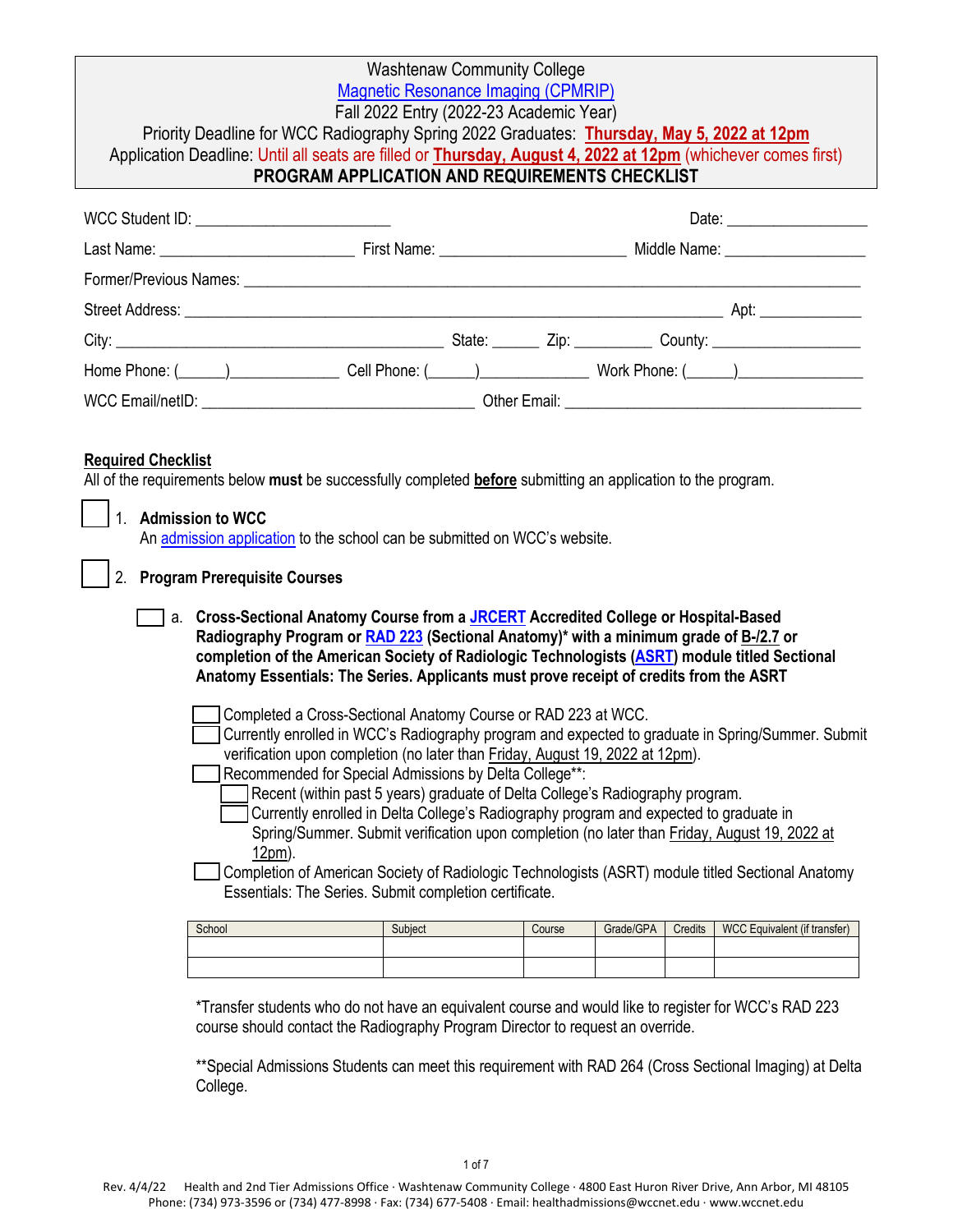|                                                                                                                                                                                                                                                                                                                                                                                                                                                                                                                               | <b>PROGRAM APPLICATION AND REQUIREMENTS CHECKLIST</b> continued for CPMRIP Fall 2022 (2022-23 Academic Year)                                                                                                                                                                                                                                                                                                                                                                                                                                                                                                                                                                                                                                                                                                                                                                                                                                                                                                                                                                                                                                                            |                             |  |  |  |
|-------------------------------------------------------------------------------------------------------------------------------------------------------------------------------------------------------------------------------------------------------------------------------------------------------------------------------------------------------------------------------------------------------------------------------------------------------------------------------------------------------------------------------|-------------------------------------------------------------------------------------------------------------------------------------------------------------------------------------------------------------------------------------------------------------------------------------------------------------------------------------------------------------------------------------------------------------------------------------------------------------------------------------------------------------------------------------------------------------------------------------------------------------------------------------------------------------------------------------------------------------------------------------------------------------------------------------------------------------------------------------------------------------------------------------------------------------------------------------------------------------------------------------------------------------------------------------------------------------------------------------------------------------------------------------------------------------------------|-----------------------------|--|--|--|
| 3.                                                                                                                                                                                                                                                                                                                                                                                                                                                                                                                            | Graduate of <u>one (1)</u> of the accredited programs below<br>• Joint Review Committee on Education in Radiologic Technology (JRCERT) - Verify program                                                                                                                                                                                                                                                                                                                                                                                                                                                                                                                                                                                                                                                                                                                                                                                                                                                                                                                                                                                                                 |                             |  |  |  |
|                                                                                                                                                                                                                                                                                                                                                                                                                                                                                                                               | • Joint Review Committee on Educational Programs in Nuclear Medicine Technology (JRCNMT) - Verify program<br>• Joint Review Committee on Education in Diagnostic Medical Sonography (JRC-DMS) - Verify program<br>• Joint Review Committee on Education in Cardiovascular Technology (JRC-CVT) - Verify program<br>• Commission on Accreditation of Allied Health Education Programs (CAAHEP) – Verify program                                                                                                                                                                                                                                                                                                                                                                                                                                                                                                                                                                                                                                                                                                                                                          |                             |  |  |  |
|                                                                                                                                                                                                                                                                                                                                                                                                                                                                                                                               |                                                                                                                                                                                                                                                                                                                                                                                                                                                                                                                                                                                                                                                                                                                                                                                                                                                                                                                                                                                                                                                                                                                                                                         |                             |  |  |  |
|                                                                                                                                                                                                                                                                                                                                                                                                                                                                                                                               | Graduated from school below. Confirm program accreditation (website above) or submit documentation to verify.<br>Currently enrolled in WCC's Radiography program and expected to graduate in Spring/Summer. Submit<br>verification upon completion (no later than Friday, August 19, 2022 at 12pm).<br>Recommended for Special Admissions by Delta College**:<br>Recent (within past 5 years) graduate of Delta College's Radiography program.<br>Currently enrolled in Delta College's Radiography program and expected to graduate in Spring/Summer.<br>Submit verification upon completion (no later than Friday, August 19, 2022 at 12pm).                                                                                                                                                                                                                                                                                                                                                                                                                                                                                                                          |                             |  |  |  |
|                                                                                                                                                                                                                                                                                                                                                                                                                                                                                                                               | School(s)                                                                                                                                                                                                                                                                                                                                                                                                                                                                                                                                                                                                                                                                                                                                                                                                                                                                                                                                                                                                                                                                                                                                                               | <b>Graduation Date/Year</b> |  |  |  |
|                                                                                                                                                                                                                                                                                                                                                                                                                                                                                                                               |                                                                                                                                                                                                                                                                                                                                                                                                                                                                                                                                                                                                                                                                                                                                                                                                                                                                                                                                                                                                                                                                                                                                                                         |                             |  |  |  |
|                                                                                                                                                                                                                                                                                                                                                                                                                                                                                                                               |                                                                                                                                                                                                                                                                                                                                                                                                                                                                                                                                                                                                                                                                                                                                                                                                                                                                                                                                                                                                                                                                                                                                                                         |                             |  |  |  |
|                                                                                                                                                                                                                                                                                                                                                                                                                                                                                                                               | Current American Registry of Radiologic Technologists (ARRT), American Registry for Diagnostic Medical<br>Sonography (ARDMS), or Nuclear Medicine Technology Certification Board (NMTCB) Registration Card<br>Showing Primary Certification in one (1) of the areas below<br>• Radiography (R) - Verify credentials<br>• Sonography - Verify credentials<br>• Nuclear Medicine (N) - Verify credentials<br>• Radiation Therapy (T) - Verify credentials<br>• Certified Nuclear Medicine Technologist (CNMT) - Verify credentials<br>Submit current and valid registration card or documentation verifying credentials (website above).<br>Currently enrolled in WCC's Radiography program and expected to graduate in Spring/Summer. Submit<br>verification upon completion (no later than Friday, August 19, 2022 at 12pm).<br>Recommended for Special Admissions by Delta College**:<br>Recent (within past 5 years) graduate of Delta College's Radiography program.<br>Currently enrolled in Delta College's Radiography program and expected to graduate in Spring/Summer.<br>Submit verification upon completion (no later than Friday, August 19, 2022 at 12pm). |                             |  |  |  |
| 5.                                                                                                                                                                                                                                                                                                                                                                                                                                                                                                                            | Minimum Cumulative College GPA of 3.0<br>The total cumulative GPA of all schools* in which you completed your program discipline courses and that provide<br>any required program prerequisite courses will be included in the calculation.                                                                                                                                                                                                                                                                                                                                                                                                                                                                                                                                                                                                                                                                                                                                                                                                                                                                                                                             |                             |  |  |  |
| Currently enrolled in WCC's Radiography program and expected to graduate in Spring/Summer. Submit<br>verification upon completion (no later than Friday, August 19, 2022 at 12pm).<br>Recommended for Special Admissions by Delta College**:<br>Recent (within past 5 years) graduate of Delta College's Radiography program.<br>Currently enrolled in Delta College's Radiography program and expected to graduate in Spring/Summer.<br>Submit verification upon completion (no later than Friday, August 19, 2022 at 12pm). |                                                                                                                                                                                                                                                                                                                                                                                                                                                                                                                                                                                                                                                                                                                                                                                                                                                                                                                                                                                                                                                                                                                                                                         |                             |  |  |  |
|                                                                                                                                                                                                                                                                                                                                                                                                                                                                                                                               | School(s)                                                                                                                                                                                                                                                                                                                                                                                                                                                                                                                                                                                                                                                                                                                                                                                                                                                                                                                                                                                                                                                                                                                                                               | <b>Cumulative GPA</b>       |  |  |  |
|                                                                                                                                                                                                                                                                                                                                                                                                                                                                                                                               |                                                                                                                                                                                                                                                                                                                                                                                                                                                                                                                                                                                                                                                                                                                                                                                                                                                                                                                                                                                                                                                                                                                                                                         |                             |  |  |  |
|                                                                                                                                                                                                                                                                                                                                                                                                                                                                                                                               |                                                                                                                                                                                                                                                                                                                                                                                                                                                                                                                                                                                                                                                                                                                                                                                                                                                                                                                                                                                                                                                                                                                                                                         |                             |  |  |  |
|                                                                                                                                                                                                                                                                                                                                                                                                                                                                                                                               |                                                                                                                                                                                                                                                                                                                                                                                                                                                                                                                                                                                                                                                                                                                                                                                                                                                                                                                                                                                                                                                                                                                                                                         |                             |  |  |  |

\*Students who graduated from a hospital-based program in partnership with another college/university, must submit official transcripts from both institutions. 2 of 7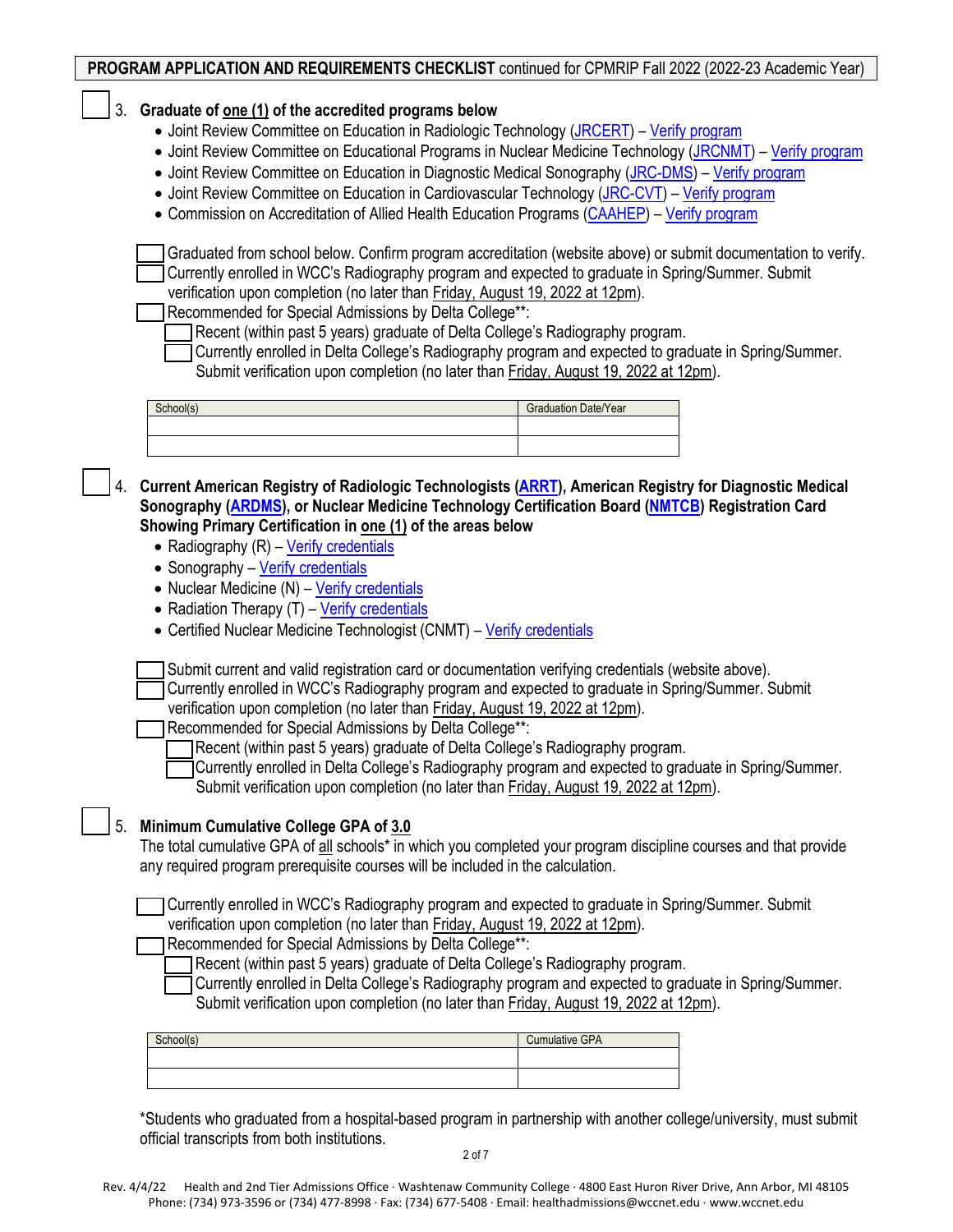| PROGRAM APPLICATION AND REQUIREMENTS CHECKLIST continued for CPMRIP Fall 2022 (2022-23 Academic Year)                                                                                                                                            |                                                                                                                                                                                                                                |  |  |  |  |
|--------------------------------------------------------------------------------------------------------------------------------------------------------------------------------------------------------------------------------------------------|--------------------------------------------------------------------------------------------------------------------------------------------------------------------------------------------------------------------------------|--|--|--|--|
| 6. Program Application and Requirements Checklist (this form, pages 1-3)                                                                                                                                                                         |                                                                                                                                                                                                                                |  |  |  |  |
| 7. Additional Information Form (pages 4-5)                                                                                                                                                                                                       |                                                                                                                                                                                                                                |  |  |  |  |
| 8. Abilities Statement (pages 6-7)                                                                                                                                                                                                               |                                                                                                                                                                                                                                |  |  |  |  |
| Recommendation Form (WCC/Delta College Special Admissions Applicants ONLY)<br>9.<br>Delta College's Radiography Coordinator (Cindy Kramer: cindykramer@deltacollege.edu) must complete the<br>recommendation form and submit it directly to WCC. |                                                                                                                                                                                                                                |  |  |  |  |
| I have successfully completed all required checklist items and I have included all documentation needed to verify<br>these requirements.                                                                                                         |                                                                                                                                                                                                                                |  |  |  |  |
|                                                                                                                                                                                                                                                  |                                                                                                                                                                                                                                |  |  |  |  |
|                                                                                                                                                                                                                                                  | Date: the contract of the contract of the contract of the contract of the contract of the contract of the contract of the contract of the contract of the contract of the contract of the contract of the contract of the cont |  |  |  |  |
| *An electronic signature will be recognized <b>ONLY IF</b> this document is submitted directly from the students WCC email address.                                                                                                              |                                                                                                                                                                                                                                |  |  |  |  |
| <b>Student Notes:</b>                                                                                                                                                                                                                            |                                                                                                                                                                                                                                |  |  |  |  |
|                                                                                                                                                                                                                                                  |                                                                                                                                                                                                                                |  |  |  |  |

## **SUBMITTING APPLICATIONS**

Applications and all documentation can be submitted in one of the ways listed below. Applications must be **received** by WCC's Health and 2nd Tier Admissions Office on or prior to the application deadline. **To confirm receipt, an email is sent to the students WCC email approximately 1-2 business days after an application is received.** 

**The preferred method of submitting an application is by email directly from the student's WCC email.** It's recommended that applicants complete the fillable fields and attach their completed packet along with all supporting documentation. Students can scan or take pictures of their documentation.

# • **Email: Send to [healthadmissions@wccnet.edu](mailto:healthadmissions@wccnet.edu)** *– Preferred method of submission*

- Fax\*: (734) 677-5408 (Attn: Health and 2nd Tier Admissions)
- Mail\*\*: Health and 2nd Tier Admissions, Washtenaw Community College, 4800 E Huron River Dr, Ann Arbor, MI 48105
- In-person: Submit to WCC'[s Student Welcome Center](https://www.wccnet.edu/start-now/student-welcome-center.php) (2nd floor, Student Center)  *May have limited services depending on status of COVID-19 pandemic.*

*\*We recommend calling to confirm legibility of documents if faxing. If requested, original or legible emailed documents must be submitted to complete your application.*

*\*\*We recommend tracking your application if sending by mail.*

**Students with questions or concerns regarding WCC'[s Limited Enrollment Admission Process](https://www.wccnet.edu/start-now/degree/2nd-tier/#:%7E:text=2023%20academic%20year-,Limited%20Enrollment%20Admission%20Process,-The%20limited%20enrollment) or submitting an application to the program should contact the Health and 2nd Tier Admissions Office at (734) 973-3596, (734) 477- 8998, o[r healthadmissions@wccnet.edu.](mailto:healthadmissions@wccnet.edu)**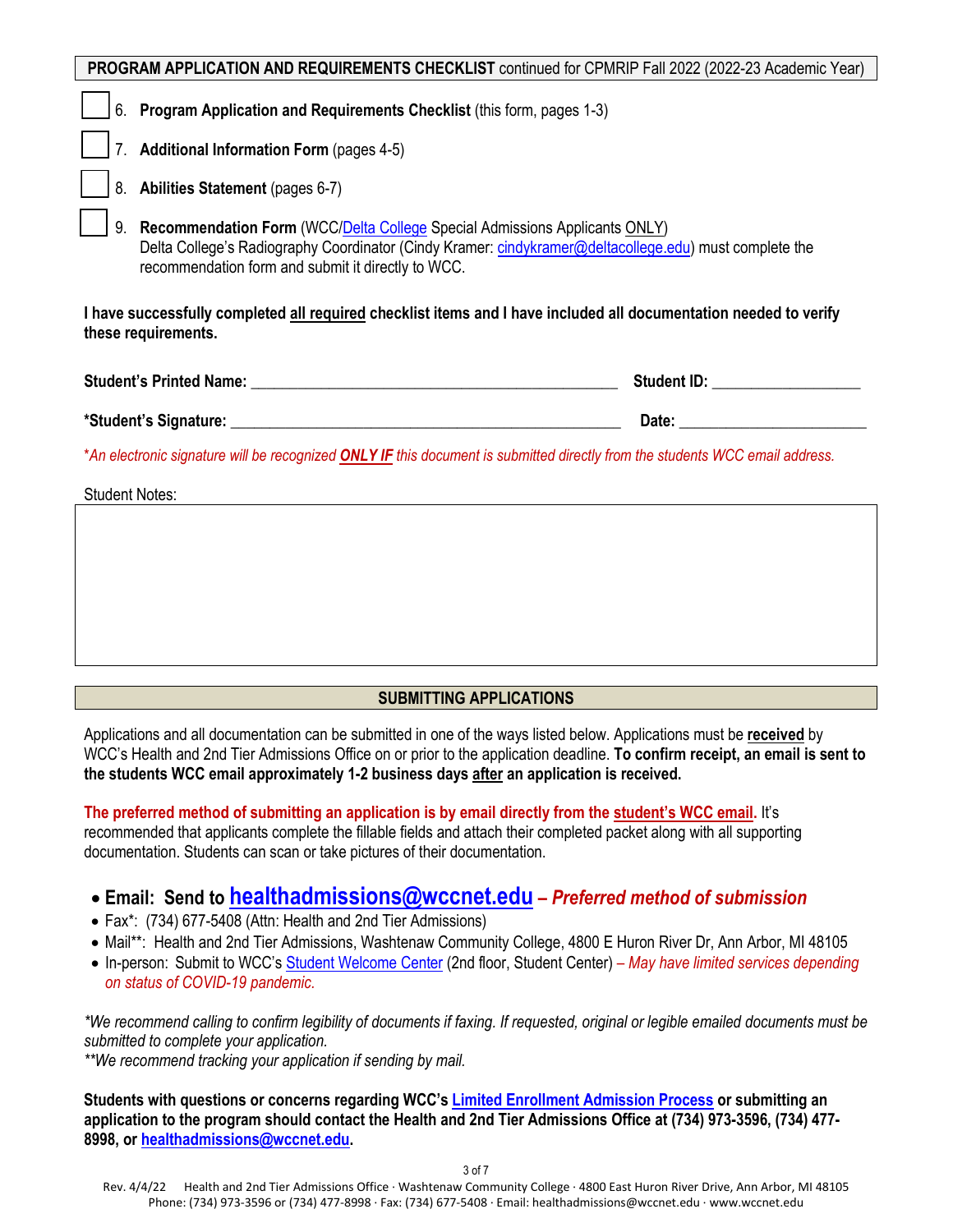## Washtenaw Community College Magnetic Resonance Imaging (CPMRIP) Fall 2022 Entry (2022-23 Academic Year) **ADDITIONAL INFORMATION FORM**

Additional information is provided below that is important and pertains to the program. **Please carefully read all statements.**

- 1. The requirements outlined in this packet are based on the academic year/semester indicated above. Admission requirements/criteria are reviewed annually and subject to change. You are expected to meet all admission requirements for each semester you apply, and if offered admission, you must meet all [program requirements](https://catalog.wccnet.edu/current/programs/cpmrip.php) of the **catalog term** in which you **first begin** the program.
	- a. Program applications are semester specific and only valid for the semester in which you applied. If your application is closed for any reason and wish to be reconsidered for admission to the program, you will need to meet current admission requirements and submit a new application to a future semester.
	- b. Each semester, approximately 12 students are accepted to the program for a Fall semester start. This is a fulltime program and no part-time option is available.
- 2. This program utilizes WCC's [Limited Enrollment Admission Process](https://www.wccnet.edu/start-now/degree/2nd-tier/#:%7E:text=2023%20academic%20year-,Limited%20Enrollment%20Admission%20Process,-The%20limited%20enrollment) for determining admission to the program. Applicants are required to meet all admission prerequisites/criteria and are admitted to the program on a **first-qualified, firstadmitted basis until all seats are filled.** If there are more qualified applicants than seats available for two or more consecutive admission cycles, WCC reserves the right to utilize ou[r Competitive Admission Process](https://www.wccnet.edu/webfiles/health/web/pointscales/2022-2023-point-scales.pdf) for determining admission to this program in future semesters. Details regarding WCC's admission processes can be found on WCC's [Health and 2nd Tier Admissions](https://www.wccnet.edu/start-now/degree/2nd-tier/) website. Information regarding WCC's [Admission to High Demand Programs](https://www.wccnet.edu/about/policies/2005.php#:%7E:text=of%20these%20programs.-,Admission%20to%20High%20Demand%20Programs,-The%20Administration%20will) can be found on our website.
- 3. Please read and review the [Magnetic Resonance Imaging \(CPMRIP\)](https://catalog.wccnet.edu/current/programs/cpmrip.php) degree and program requirements including continuing eligibility requirements. Visit th[e Radiography Departments](https://www.wccnet.edu/learn/departments/alhd/radiography/) website for additional information regarding the program.
- 4. **WCC sends all communications regarding application and admission statuses directly to your WCC student email address. It is extremely important that you check your WCC email regularly so you do not jeopardize your status.** Please be aware that WCC assumes any information sent to your WCC email has been received and reviewed. It is also important to keep your contact information current in the College system (including addresses, emails, phone numbers). If WCC is unable to contact you regarding your application and/or you do not respond to any contacts made by WCC, **vour application will be closed**. Contact information can be update through your **MyWCC** account by clicking on *Student Services, Student Services Dashboard*, and then *Personal Information* under the *General* menu or through WCC'[s Student Welcome Center](https://www.wccnet.edu/start-now/student-welcome-center.php) (2nd floor, Student Center) by calling (734) 973-3543 or emailing [info@wccnet.edu.](mailto:info@wccnet.edu)
- 5. [Official transcripts](https://www.wccnet.edu/start-now/degree/transfer-to-wcc.php) must be submitted before any transfer credit can post to your WCC record and/or count towards application requirements.
	- a. All defined courses plus any substitutions approved by the department prior to the application deadline will be used to meet prerequisites requirements. If a course is not clearly stated on your transcript and/or the course cannot be determined an equivalent based on the course description, you must provide a course syllabus for further review. Also, please be aware that if two (2) or more transfer courses are completed to meet the equivalent of one (1) of WCC's required courses, you **must** meet the minimum grade requirement in **each** course (grades are not averaged between the two courses). **WCC is not responsible for your application being delayed due to lack of clarification or approval of a substitution.**

Rev. 4/4/22 Health and 2nd Tier Admissions Office · Washtenaw Community College · 4800 East Huron River Drive, Ann Arbor, MI 48105 Phone: (734) 973-3596 or (734) 477-8998 · Fax: (734) 677-5408 · Email: healthadmissions@wccnet.edu · www.wccnet.edu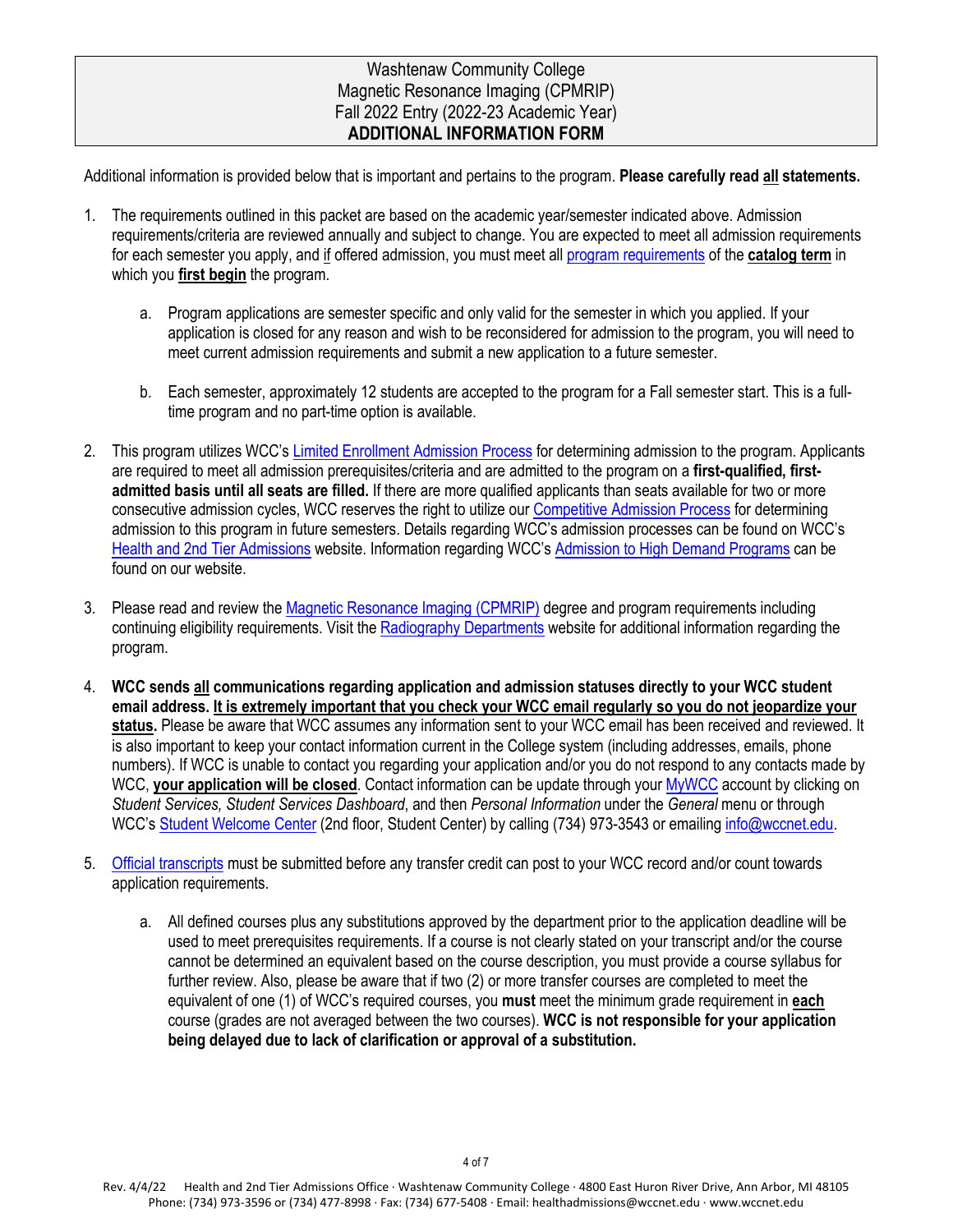#### **ADDITIONAL INFORMATION FORM** continued for CPMRIP Fall 2022 (2022-23 Academic Year)

- 6. Upon acceptance to the program, the **Entrance Requirements** below must be successfully completed to be eligible to begin the program. Students who fail to comply or meet these requirements will forfeit their seat in the program.
	- a. Mandatory attendance at the new student orientation session and MRI Boot Camp. Details will be included in the program acceptance and alternate candidate letters.
	- b. Obtain a criminal background check from the college-designated vendor and submit completed health records. Any student found to have a positive drug screen for drugs prohibited by State of Michigan or Federal law (including marijuana) or controlled substances will not be admitted to the program. Specific details and deadlines will be included in the program acceptance and alternate candidate letters and/or provided at the mandatory orientation.
		- i. Individuals who have been charged or convicted of a misdemeanor or felony must undergo the ethics pre-application review process through th[e American Registry of Radiologic Technologists \(ARRT\)](https://www.arrt.org/) and receive clearance from ARRT to take the national board examination **prior to applying for the program**. Contact the ARRT at (651) 687-0048 or visit their website above for more information. Please note that the ARRT ethics pre-application process may take up to 12 weeks to complete.
- 7. **WCC Radiography students** who are currently enrolled in the final year of their program and are expected to graduate in the Spring/Summer 2022 semester are given priority and may submit an incomplete program application by the deadline stated on the first page of the application packet. It is strongly recommended that WCC Radiography graduates schedule and sit for their ARRT Certification Examination within the two weeks following the completion of their program. Verification of all missing admission requirements/criteria must be submitted by **Friday, August 19, 2022 at 12pm** to be eligible to begin the program if accepted. **Students who submit their application after the stated deadline will forfeit their priority status.**

**By signing this form, I acknowledge that I have completely read and understand the statements above.** 

| <b>Student's Printed Name:</b> | <b>Student ID:</b> |
|--------------------------------|--------------------|
| *Student's Signature:          | Date:              |

\**An electronic signature will be recognized ONLY IF this document is submitted directly from the students WCC email address.*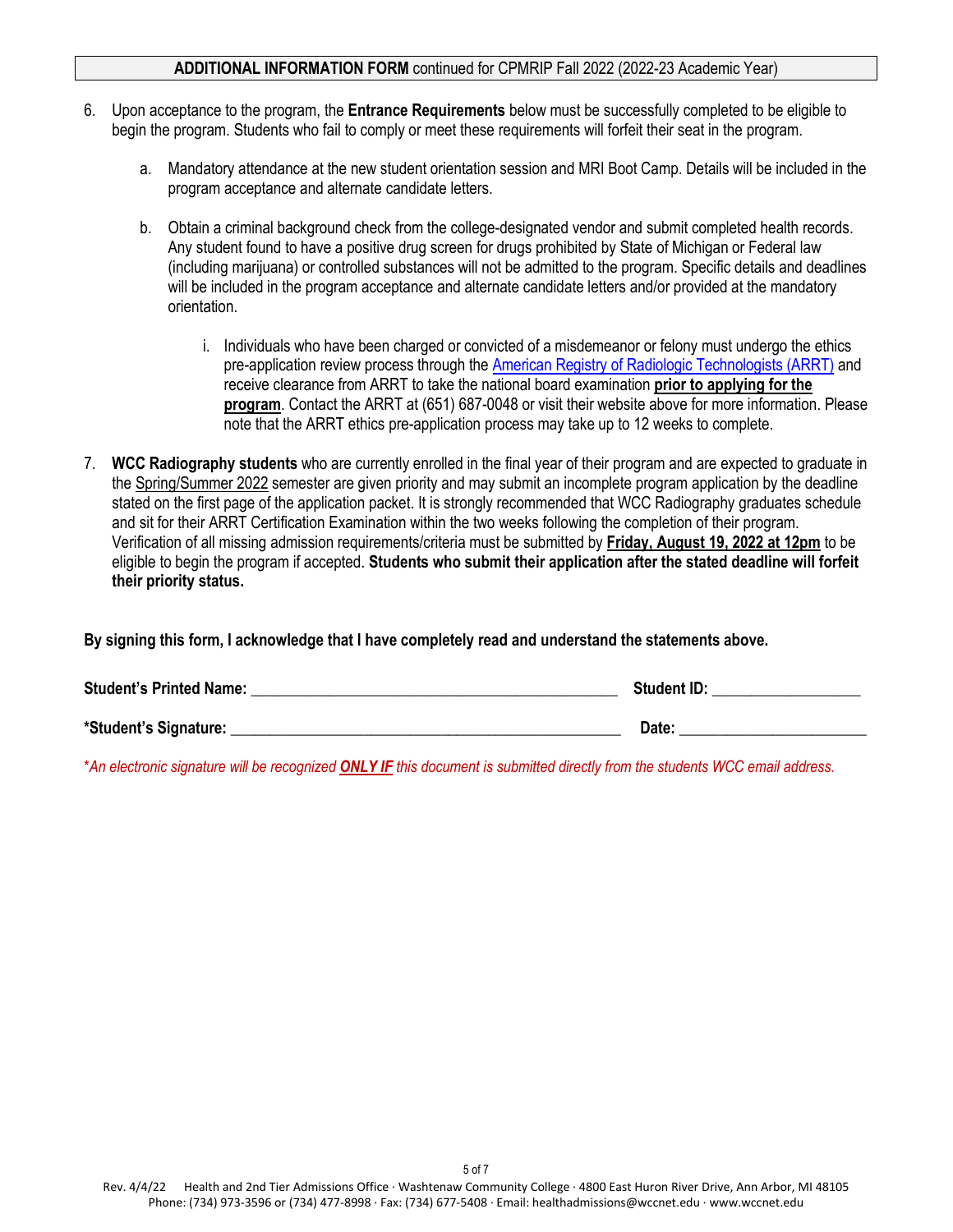## Washtenaw Community College Magnetic Resonance Imaging (CPMRIP) Fall 2022 Entry (2022-23 Academic Year) **ABILITIES STATEMENT**

Admission to the Magnetic Resonance Imaging (MRI) program is contingent upon students declaring that they have specific psychomotor, affective, and cognitive abilities. These requirements are detailed below. WCC reserves the right to request that students successfully demonstrate the specific cognitive and physical abilities related to the MRI program.

## **Abilities necessary to ensure attainment of competencies in the Magnetic Resonance Imaging (MRI) program. The student must be able to:**

- 1. Communicate, both verbally and in writing, at a professional level.
	- a. Demonstrate English language proficiency with sufficient skill to communicate.
	- b. Provide clear and audible directions to patients face-to-face and from the MRI control booth area, which may be 20 feet away from the patient.
	- c. Read and interpret the physician's orders and corresponding paperwork.
- 2. Demonstrate sufficient locomotor skills to move from room to room and maneuver in small spaces.
	- a. Be able to push, pull, and lift 50 pounds.
	- b. Push and adjust a stretcher and/or wheelchair without injury to self, patient, or others.
	- c. Lift and transfer patients from a wheelchair or stretcher to a MRI table or to a patient's bedside.
	- d. Move and adjust MRI equipment, accessories, and ancillary devices as needed for patient imaging.
	- e. Assist in the care of patients without obstructing the positioning of necessary equipment or other health care workers vital to the treatment of the patient.
- 3. Possess sufficient gross and fine motor abilities to provide safe and effective patient care.
	- a. Must be able to reach overhead to manually move the monitors and power injectors at various angles at heights up to 6 feet.
	- b. Manipulate dials, buttons, levers, switches and keyboard of various sizes as needed to operate MRI equipment and ancillary devices.
	- c. Properly palpate anatomical landmarks as needed to position the patient for a MRI procedure.
	- d. Physically place patients in proper positions for MRI procedures according to established standards.
	- e. Must be able to align the patient to the gantry, attach cardiac leads, and connect infusion tubing in a timely manner for all MRI procedures.
	- f. Handle, load, and manipulate power injectors as required for each MRI procedure.
	- g. Load sterile contrast media and other solutions without contaminating the syringe, infusion set, or other infusion equipment.
	- h. Ability to apply and wear protective gloves and personal protective devices for the purpose of universal or standard precautions.
	- i. Properly angle the MRI gantry.
	- j. Properly manipulate all locks on the MRI table.
	- k. Physically be able to administer emergency care including performing CPR.
	- l. Physical ability to work standing on your feet 90% of the time.
	- m. Ability to use computers and computer systems to enter and process data.
	- n. Possess good eye/hand/foot coordination in order to operate MRI equipment properly and in a timely manner.
	- o. Assist patient in dressing and undressing for a MRI procedure.